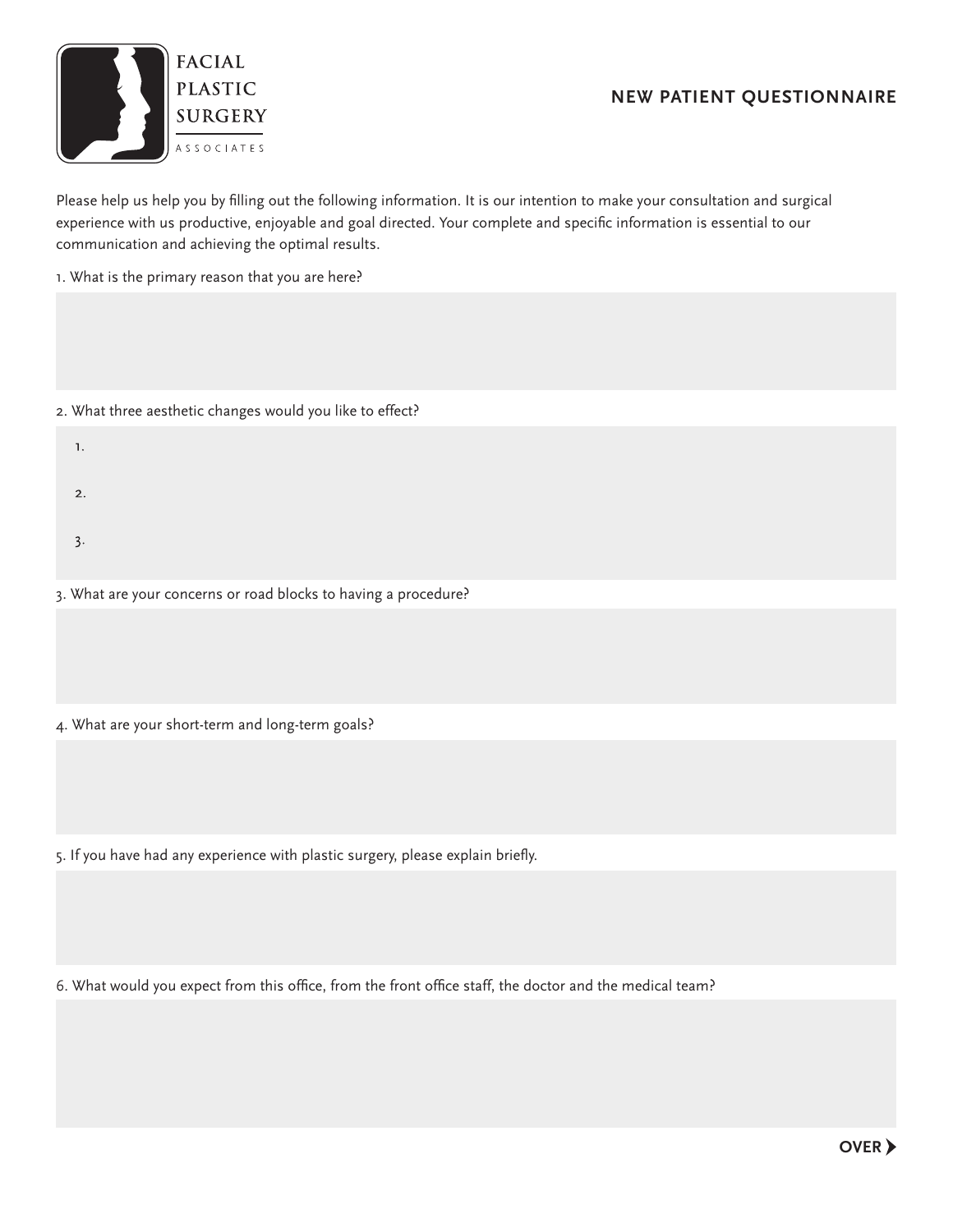7. Have you visited other doctors for consultation regarding any of the previous reasons?

8. What were their comments and/or recommendations?

9. What do you expect to achieve for yourself and your life with any aesthetic improvement?

10. Do you believe your expectations are realistic for improvement?

11. How likely is it that you would be satisfied with improvement and not "perfection"?

12. Do you have the time to invest to achieve the most optimal cosmetic improvements?

Thank you again for completing this information as completely and honestly as possible. This information will be valuable in allowing us to make your experience as positive and pleasant as possible.

| NAME | <b>DATE</b> |
|------|-------------|
|      |             |

Copyright 2011: Russell W.H. Kridel, MD, FACS; Facial Plastic Surgery Associates V. 2/20/11 S:Administration\2011Forms\NewPtQuestion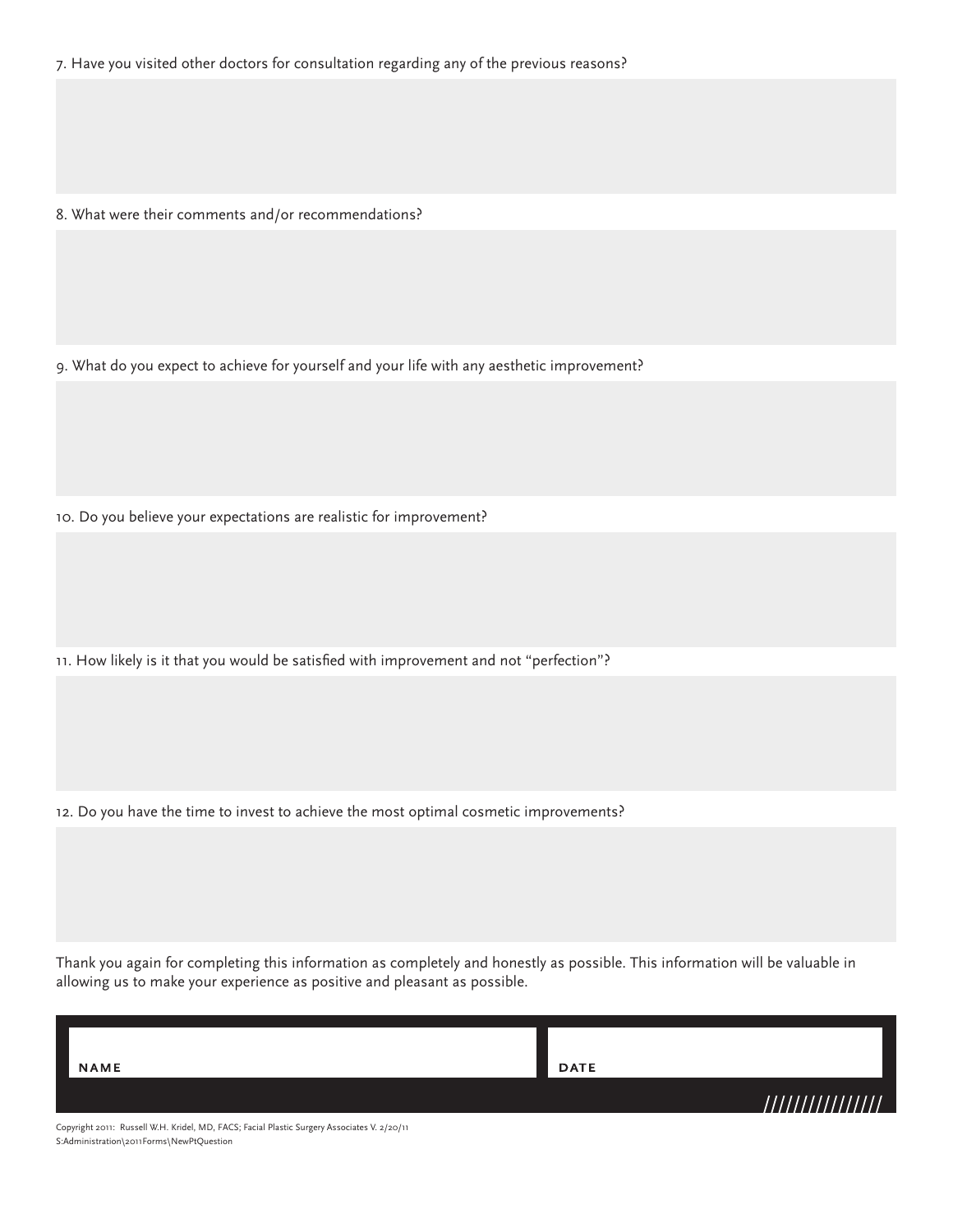

1. Please specifically give the reason for your visit:

| If your reason involves an injury or injuries, please describe the nature and give dates:                                                                                                                                                     |                 |        |                    |                                                  |                                       | $\Box$         |
|-----------------------------------------------------------------------------------------------------------------------------------------------------------------------------------------------------------------------------------------------|-----------------|--------|--------------------|--------------------------------------------------|---------------------------------------|----------------|
|                                                                                                                                                                                                                                               |                 |        |                    |                                                  |                                       |                |
| 2. Please list all drug-related allergies or intolerances (or indicate none).                                                                                                                                                                 |                 |        |                    |                                                  |                                       | 0000           |
|                                                                                                                                                                                                                                               |                 |        |                    |                                                  |                                       |                |
| 3. Are you under a doctor's care? YES NO<br><b>NAME OF PHYSICIAN</b>                                                                                                                                                                          |                 |        |                    | <b>PHONE</b>                                     |                                       | $\Box$         |
| <b>ADDRESS</b>                                                                                                                                                                                                                                |                 |        |                    |                                                  | [CITY/STATE/ZIP]                      | 00000000000    |
| Date of last complete physical examination?                                                                                                                                                                                                   |                 |        |                    |                                                  |                                       |                |
|                                                                                                                                                                                                                                               |                 |        |                    |                                                  |                                       |                |
| 4. Have you ever seen an allergist? YES NO                                                                                                                                                                                                    |                 |        |                    |                                                  |                                       |                |
| <b>NAME OF ALLERGIST</b>                                                                                                                                                                                                                      |                 |        |                    |                                                  |                                       |                |
| 5. List all medications you are currently taking, along with the dosage and frequency:<br>(including over the counter medicines, aspirin or medicines containing aspirin, birth control pills, diet pills, Vitamin E, or herbal preparations) |                 |        |                    |                                                  |                                       | $\Box$         |
|                                                                                                                                                                                                                                               |                 |        |                    |                                                  |                                       | Have           |
|                                                                                                                                                                                                                                               |                 |        |                    |                                                  |                                       | Do y           |
|                                                                                                                                                                                                                                               |                 |        |                    |                                                  |                                       | How            |
| 6. List all previous operations or major illnesses and all hospitalizations you have had, along with dates.                                                                                                                                   |                 |        |                    |                                                  |                                       | How            |
|                                                                                                                                                                                                                                               |                 |        |                    |                                                  |                                       | Do y<br>How    |
| 7. Have you had a Botox Injection? YES NO                                                                                                                                                                                                     |                 |        |                    |                                                  |                                       | Indic          |
| <b>WHEN</b>                                                                                                                                                                                                                                   |                 |        | WHERE              |                                                  |                                       | prob           |
|                                                                                                                                                                                                                                               |                 |        |                    |                                                  |                                       | Have           |
| <b>FAMILY HISTORY</b>                                                                                                                                                                                                                         |                 |        |                    |                                                  |                                       | throu<br>trans |
| Alcoholism                                                                                                                                                                                                                                    | $YES$ NO $\Box$ |        |                    | High Blood Pressure YES <sup>NO</sup>            | Diabetes $YES$ NO $\Box$              | Have           |
| Family Estrangements $YES$ NO $\Box$                                                                                                                                                                                                          | $YES$ NO $\Box$ | Cancer |                    | YES $\Box$ NO $\Box$<br>Nervous Breakdown YES NO | Strokes YES□ NO□<br>Epilepsy YES□ NO□ | Do yo          |
| Allergies<br><b>Heart Attacks</b>                                                                                                                                                                                                             | $YES$ NO $\Box$ |        | Congenital Defects | YES $\Box$ NO $\Box$                             | Suicide YES□ NO□                      | bleec          |
| Bleeding Tendencies $YES \Box NO \Box$                                                                                                                                                                                                        |                 |        | Stomach Problems   | YES $\Box$ NO $\Box$                             |                                       | Have<br>trans  |
| <b>HEIGHT</b>                                                                                                                                                                                                                                 |                 |        | <b>WEIGHT</b>      |                                                  |                                       | Have<br>of a p |
|                                                                                                                                                                                                                                               |                 |        |                    |                                                  |                                       |                |

This information is correct and complete to the best of my knowledge, and I give my permission for you to contact and communicate with my physicians and insurance company.

| <b>NAME</b>                                                                                 | <b>DATE</b>      |
|---------------------------------------------------------------------------------------------|------------------|
|                                                                                             | //////////////// |
| Copyright 2011: Russell W.H. Kridel, MD, FACS; Facial Plastic Surgery Associates V. 2/20/11 |                  |

## **general patient history**

Do you have (or have you had)any of the following?

**PRESENT** 

**PAST** 

| YES<br>NΟ<br>ΙI<br>⊓<br>$\Box$<br>□<br>$\Box$<br>$\Box$<br>ΙI<br>□<br>$\Box$<br>□<br>$\Box$<br>П<br>$\Box$<br>$\Box$<br>$\Box$<br>$\mathsf{L}$<br>$\Box$<br>$\Box$<br>ΙI<br>П<br>П | Nasal Allergy<br>Post-Nasal Discharge<br>Sinus Infections<br>Nose Bleeds<br>Headaches<br>Hepatitis<br>Difficulty Breathing<br>Through Nose<br>Sleep Apnea<br>Do You Use a CPAP<br>Heart Trouble<br>Mitral Valve Prolapse<br>Diabetes<br>Ulcers<br>Anemia<br>Asthma<br>Pulmonary Trouble<br>High Blood Pressure<br>+HIV/AIDS<br>Have you ever smoked?<br>Do you currently use tobacco?<br>How many packs a day? | YES<br>NΟ<br>ΙI<br>$\Box$<br>$\Box$<br>$\Box$<br>$\Box$<br>$\Box$<br>$\Box$<br>$\Box$<br>$\Box$<br>П<br>$\Box$<br>$\Box$<br>П<br>$\Box$<br>$\Box$<br>$\Box$<br>$\Box$<br>$\Box$<br>$YES$ NO $\Box$<br>$YES$ $\Box$ $NO$ $\Box$ |
|------------------------------------------------------------------------------------------------------------------------------------------------------------------------------------|----------------------------------------------------------------------------------------------------------------------------------------------------------------------------------------------------------------------------------------------------------------------------------------------------------------------------------------------------------------------------------------------------------------|--------------------------------------------------------------------------------------------------------------------------------------------------------------------------------------------------------------------------------|
| How many years?                                                                                                                                                                    |                                                                                                                                                                                                                                                                                                                                                                                                                |                                                                                                                                                                                                                                |
| Do you drink alcohol?                                                                                                                                                              |                                                                                                                                                                                                                                                                                                                                                                                                                | $YES$ NO $\square$                                                                                                                                                                                                             |
| problem for you:                                                                                                                                                                   | How many drinks per day?<br>Indicated if drugs or alcohol posed a dependency                                                                                                                                                                                                                                                                                                                                   | DRUGS <sup>N</sup> ALCOHOL                                                                                                                                                                                                     |
|                                                                                                                                                                                    | Have you had exposure to HIV<br>through prior sexual history, surgery,<br>transfusions or IV drug use?                                                                                                                                                                                                                                                                                                         | $YES$ $N$ $O$ $\Box$                                                                                                                                                                                                           |
|                                                                                                                                                                                    | Have you had a reaction to anesthetics?                                                                                                                                                                                                                                                                                                                                                                        | $YES$ NO $\Box$                                                                                                                                                                                                                |
| bleeding tendency?                                                                                                                                                                 | Do you have a history of increased                                                                                                                                                                                                                                                                                                                                                                             | $YES$ $\Box$ $NO$ $\Box$                                                                                                                                                                                                       |
| transfusion?                                                                                                                                                                       | Have you ever had a blood                                                                                                                                                                                                                                                                                                                                                                                      | $YES$ $\Box$ $NO$ $\Box$                                                                                                                                                                                                       |
| of a psychiatrist?                                                                                                                                                                 | Have you ever been under the care                                                                                                                                                                                                                                                                                                                                                                              | YES $\Box$ NO $\Box$                                                                                                                                                                                                           |
| breakdown?                                                                                                                                                                         | Have you ever had a nervous                                                                                                                                                                                                                                                                                                                                                                                    | $YES\Box$<br>NO <sub>1</sub>                                                                                                                                                                                                   |
| Do you wear glasses?                                                                                                                                                               |                                                                                                                                                                                                                                                                                                                                                                                                                | $YES$ $\Box$<br>NOI I                                                                                                                                                                                                          |
|                                                                                                                                                                                    | Are your glasses just for reading?                                                                                                                                                                                                                                                                                                                                                                             | $YES$ $N$ $O$ $\Box$                                                                                                                                                                                                           |
| Do you wear contacts?                                                                                                                                                              |                                                                                                                                                                                                                                                                                                                                                                                                                | YES $\Box$<br>NO $\Box$                                                                                                                                                                                                        |
| scarring? If yes, where?                                                                                                                                                           | Do you have a history of bad                                                                                                                                                                                                                                                                                                                                                                                   | YES $\square$ No $\square$                                                                                                                                                                                                     |

S:Administration\2011Forms\PtHistory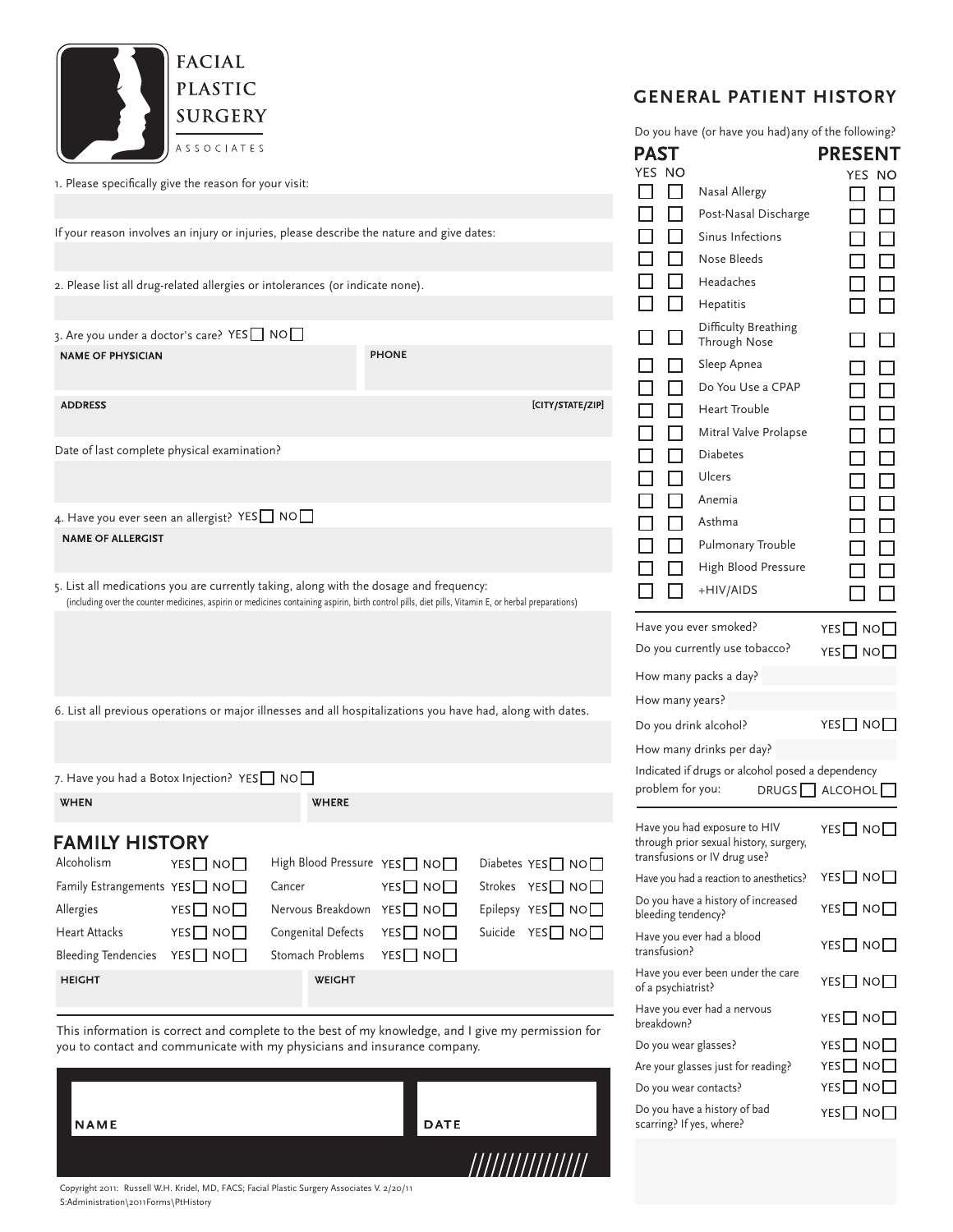

## **Section A:**

I hereby authorize the use of disclosure of my individually identifiable health information as described below. I understand that this authorization is voluntary. I understand that if the organization authorized to receive the information is not a health plan or health care provider, the released information may no longer be protected by federal privacy regulations.

| health care provider, the released information may no longer be protected by federal privacy regulations.                                                                                                     |                  |                                                                           |             |
|---------------------------------------------------------------------------------------------------------------------------------------------------------------------------------------------------------------|------------------|---------------------------------------------------------------------------|-------------|
| <b>PATIENT NAME</b>                                                                                                                                                                                           |                  | <b>ID NUMBER</b>                                                          |             |
| Persons/organizations providing the information:                                                                                                                                                              |                  |                                                                           |             |
|                                                                                                                                                                                                               |                  |                                                                           |             |
| Person/organizations receiving the information:                                                                                                                                                               |                  |                                                                           |             |
|                                                                                                                                                                                                               |                  |                                                                           |             |
| Specific description of information (including date(s)):                                                                                                                                                      |                  |                                                                           |             |
|                                                                                                                                                                                                               |                  |                                                                           |             |
| <b>Section B:</b><br>The patient or the patient's representative must read and initial the following statements:<br>1. I understand that this authorization will expire on (MM/DD/YYYY).                      |                  |                                                                           |             |
| <b>DATE</b>                                                                                                                                                                                                   |                  | <b>INITIALS</b>                                                           |             |
| 2. I understand that I may revoke this authorization at any time by notifying the practice in writing, but if I do, it won't have any<br>affect on any actions they took before they received the revocation. |                  |                                                                           |             |
| <b>INITIALS</b>                                                                                                                                                                                               |                  |                                                                           |             |
| Signature and Date of patient or patient's representative (Form MUST be completed before signing)                                                                                                             |                  |                                                                           |             |
| PRINTED NAME OF PATIENT'S REPRESENTATIVE:                                                                                                                                                                     |                  | <b>RELATIONSHIP TO THE PATIENT:</b>                                       |             |
| YOU MAY REFUSE TO SIGN THIS AUTHORIZATION<br>By signing this document, I acknowledge that I have received a copy of Facial Plastic Surgery Associates Notice of Privacy Practices.                            |                  |                                                                           |             |
| <b>NAME (PRINT)</b>                                                                                                                                                                                           | <b>SIGNATURE</b> |                                                                           | <b>DATE</b> |
| Facial Plastic Surgery Associates Office Use Only                                                                                                                                                             |                  |                                                                           |             |
| <b>NAME OF FPSA EMPLOYEE</b>                                                                                                                                                                                  |                  | DATE ACKNOWLEDGEMENT RECEIVED OR REASON ACKNOWLEDGEMENT WAS NOT OBTAINED: |             |
|                                                                                                                                                                                                               |                  |                                                                           |             |
| NAME                                                                                                                                                                                                          | <b>DATE</b>      |                                                                           |             |
|                                                                                                                                                                                                               |                  | ///////////////                                                           |             |

Copyright 2011: Russell W.H. Kridel, MD, FACS; Facial Plastic Surgery Associates V. 2/20/11 S:Administration\2011Forms\HIPAA